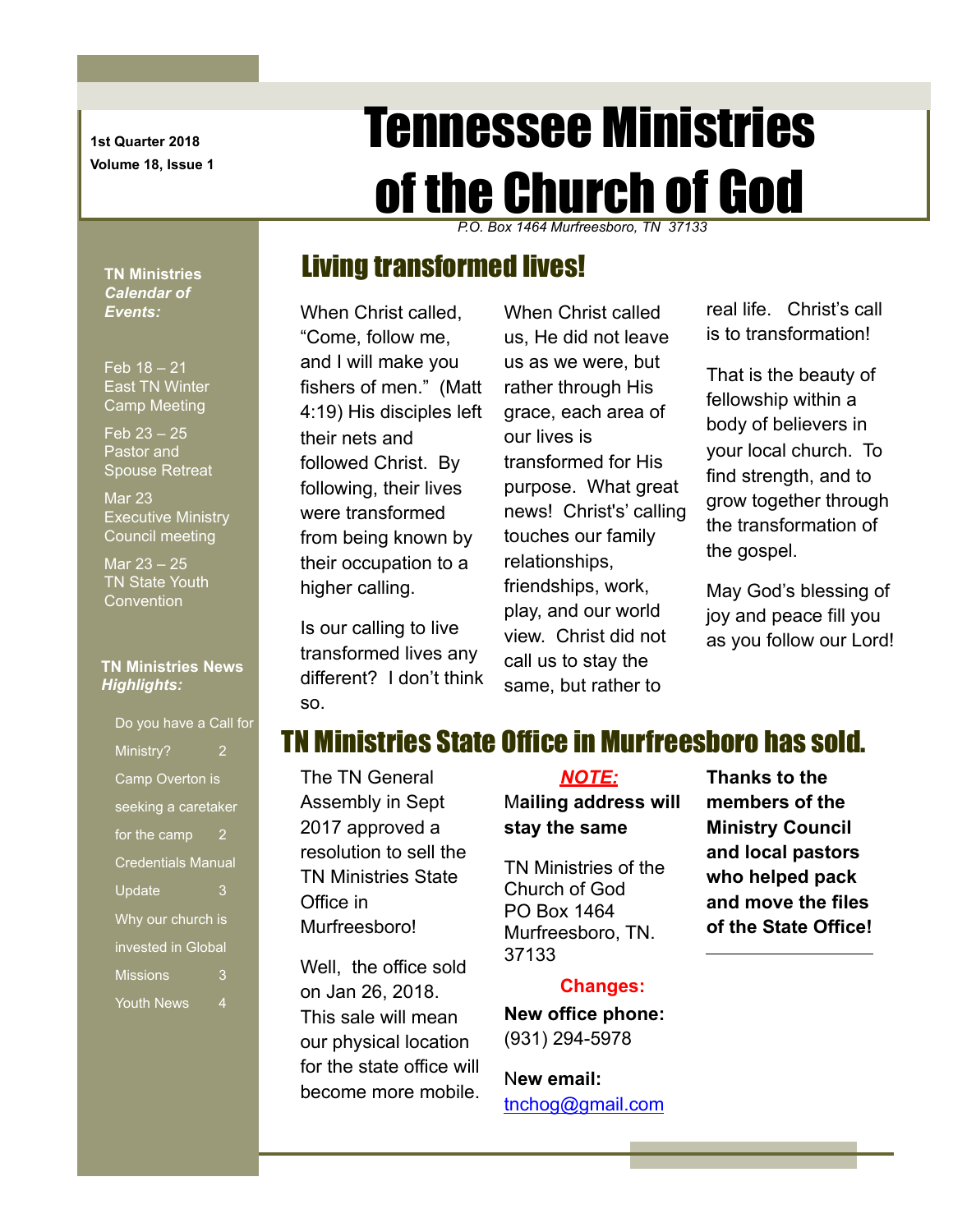# Do you have a call into ministry?

If you or someone in your church feels called to ministry and the pursuit of ordination, you should first contact the Pastoral Ministry Team (PMT) Chairman, Jeff Wallace with a letter of intent. ([RodeoReverend@gmail.com](mailto:RodeoReverend@gmail.com))

*TN Ministries Ordination Service Murfreesboro, TN Sept 2017*

The candidate's letter/email should state:

- a. The sense of a divine call to Christian vocational ministry
- b. The willingness to engage in a substantial program of preparation for this ministry
- c. The readiness to provide all information required to substantiate his/her identity, background, experience, education, etc.
- d. The desire for ordination by the Church of God (Anderson) when the required preparation is completed successfully
- e. The availability for an initial interview by a Credentials Committee representative to build acquaintance and respond to questions.

Upon receipt of that letter of intent, the Chairman will arrange for an initial interview by a member of the PMT. Instructions on the rest of the enrollment process will follow. The deadline for enrollment in the Fall 2018 session begins in Oct and will close to new applicants on June 1st.

### Camp Overton Association is seeking a Caretaker for Camp Overton

The caretaker's position is one of year round residence and maintenance of the campground. The salary package includes a home and utilities along with salary. Below are some basic qualifications that the Board of Directors are looking for:

- ✓ The Caretaker shall have a high school diploma or equivalent.
- ✓ Must be experienced in general maintenance duties.
- ✓ Must have the ability to operate and maintain equipment.
- ✓ Record keeping abilities for camp reservations and invoicing.

Those wishing to apply or are interested in more information on the position may email resumes and inquiries to Angel Wallace at *[aijwallace@yahoo.com](mailto:aijwallace@yahoo.com)*. You may also contact Board Chairman Don Patterson at (931) 580-7656.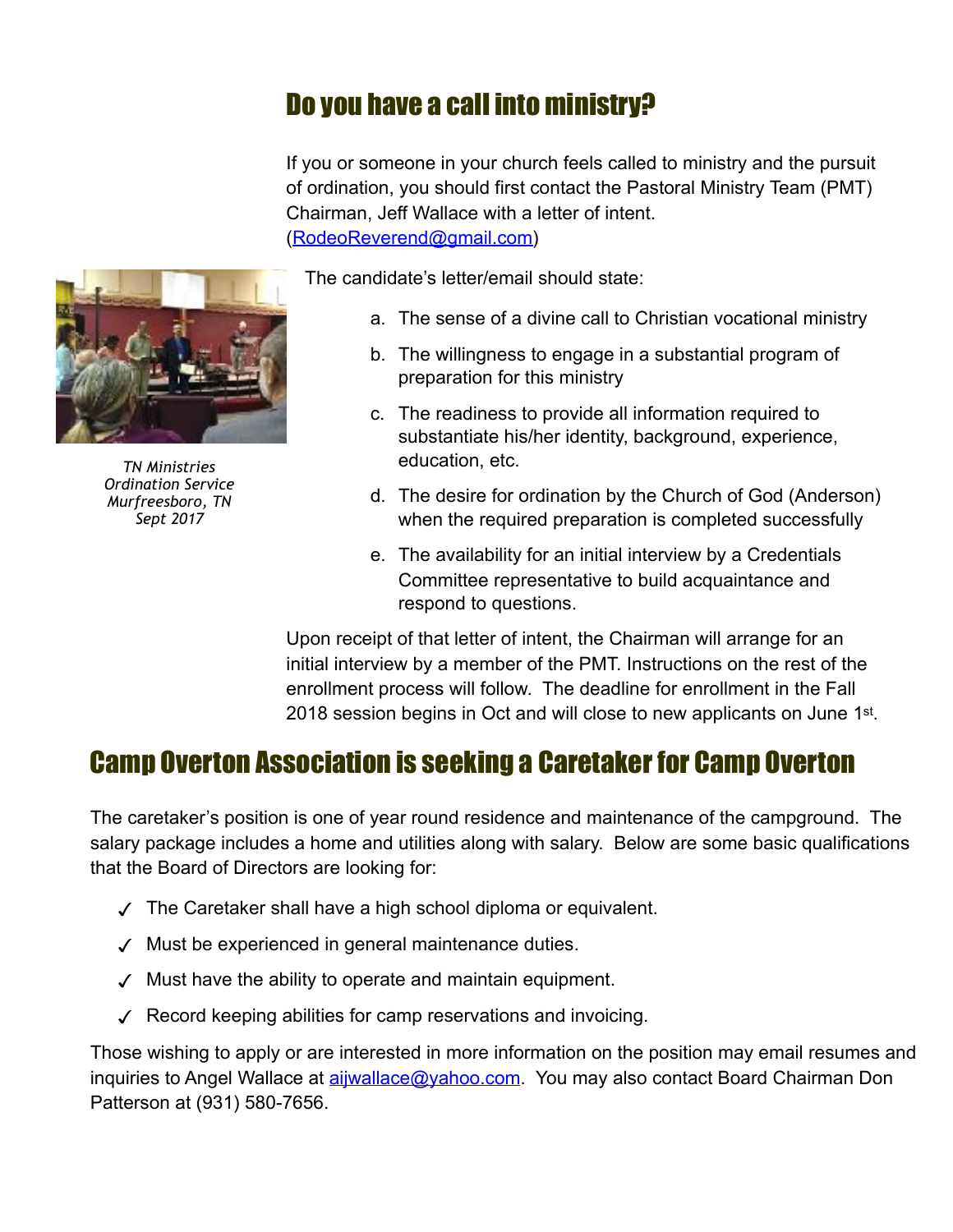## Credentials Manual Update

The Credentials Manual has a number of changes. If you have any questions, please direct them to Jeff Wallace (PMT chair) or to Bob O'Dell. To help in explaining the changes, there is a Word document from the Standing Committee of Credentials highlighting some of the changes. Please contact Bob O'Dell at thrchog@gmail.com for a copy. In addition, the November 2017 Truth Matters by the Pastor Fellowship has a very good article about the development of the Credentials Manual and some of its history. The Credentials Manual Truth Matters article url is listed below.

[http://pastorsfellowship.worthyofpraise.org/truthmatters/November\\_2017.htm](http://pastorsfellowship.worthyofpraise.org/truthmatters/November_2017.htm)

### Why Our Church is Invested in Global Missions?

#### By Tommy Dove, Lead Pastor at Grace Place

When I read Acts 1:8 and it says, But you will be my witnesses in Judea, in Samaria, and to the ends of the earth, I am challenged to look beyond my local community, my state, and even my nation. Our congregation in Hermitage hadn't been on a missions trip in recent history, if ever, before 2006. We went on our first trip to Honduras in 2009. Heart to Honduras was active in building homes for widows at that time. We were privileged to build several of these homes during our week in the country for a couple of years. During this time the ministry based in Xenia, Ohio challenged us to select a sister congregation and to focus our work there on that community. For the last four years we have been partnering with a congregation in Santa Rita, a very poor area. The church there has been a beacon of love and ministry to the many single mothers and children of the community. We have not only helped fund and complete a new church building there, and installed a sound system, but we have helped the community construct a water tower, and supplied back packs and uniforms for children to attend the local school. For the last three years we have taken medical teams and hosted clinics in the church building. We are blessed to have nurses, medical technicians, and two Physicians Assistants in our church that provide treatment to over 250 patients each October. Other volunteers run the pharmacy for the clinic. During the winter a second team travels to do construction, Vacation Bible Schools, and build relationships with our pastor, community leaders, and congregation members. The members of our congregation who can't go to Honduras donate funds and medical supplies to the teams who are traveling there. Our partnership also provides income for the pastor of the local church and other pastors as well.

One of the exciting developments has been the call on the life of one of our members to move to Santa Rita as a missionary. Jennifer Estep has been traveling with our teams twice a year and during that time she felt God speaking to her to move there to love and care for the children and women of the community. Jennifer has purchased a home just up the hill from the church and our men have been working to ready it for her to move there in February of 2018. Grace Place will literally be living out the Great Commission to go to the ends of the earth when we have our missionary spreading the Gospel in Honduras.

I would challenge every congregation to do more than talk about missions, get involved in missions in some way. It's not as expensive as you might think and it changes the hearts of the people of our church. I have found that we care more deeply about the needs both spiritually and physically in our own community because we have answered the call to be witnesses to the ends of the earth. If you would like to know more about traveling abroad for missions work especially in Central America contact me at [TbirdJDove@aol.com](mailto:TbirdJDove@aol.com), or 615-883-1826.